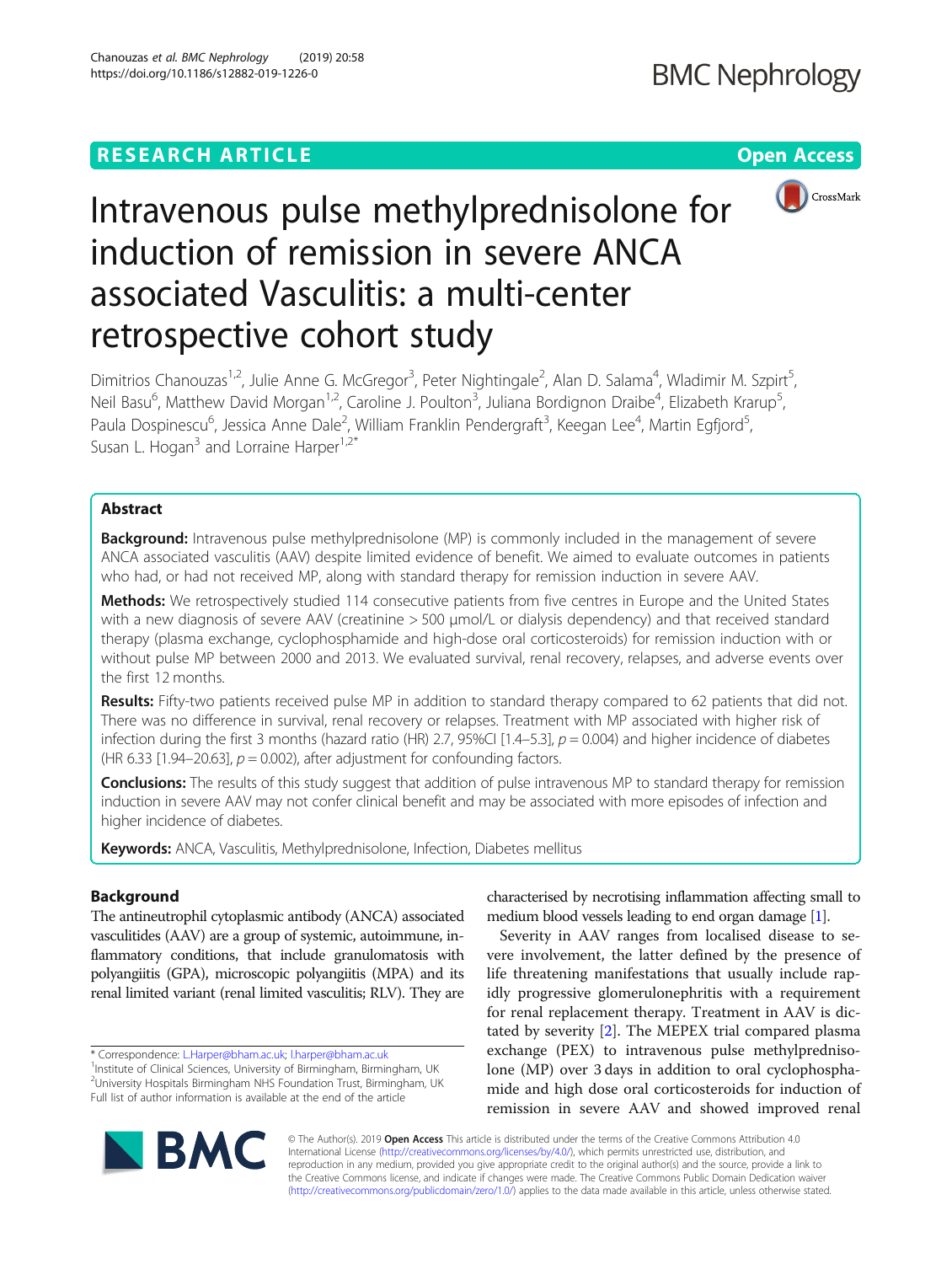recovery in the PEX arm [\[3\]](#page-7-0). Since then, the use of PEX for induction of remission in severe AAV has become commonplace, albeit on a recent follow-up analysis the long-term benefit of PEX has been less clear [\[4](#page-7-0)]. However, many clinicians also routinely use MP prior to commencing high dose oral corticosteroids in addition to PEX and cyclophosphamide.

Use of high dose corticosteroids, including MP, must be balanced with their extensive side effect profile and significant resultant toxicity. Several studies in AAV have suggested that corticosteroids are directly linked to an increased risk of infection [\[5](#page-7-0)–[9](#page-7-0)] whilst weight gain, hyperglycaemia and new onset diabetes mellitus represent important metabolic adverse effects of corticosteroids with significant consequences for patients  $[5, 9-11]$  $[5, 9-11]$  $[5, 9-11]$  $[5, 9-11]$  $[5, 9-11]$ . Furthermore, infection remains the most common cause of death in the first 12 months following diagnosis of AAV [\[12,](#page-7-0) [13](#page-7-0)].

A single-centre analysis from 1989 of a heterogeneous cohort of patients with acute crescentic rapidly progressive glomerulonephritis of various aetiologies suggested better outcome in patients treated with MP [\[14](#page-7-0)]. However, since then there have been no randomised controlled trials or observational studies in AAV patients examining whether the use of MP confers benefit for patients, or indeed whether it is associated with harm.

Given the paucity of information in the literature, we sought to determine whether the addition of intravenous pulse MP to standard therapy for induction of remission in severe AAV is associated with an improvement in survival, renal recovery or relapse within the first year after diagnosis and examine any possible association with treatment related adverse events such as infection, leukopenia and new onset diabetes mellitus.

#### Methods

### Patients

We retrospectively analysed outcomes of consecutive patients that presented in five renal centres in Europe and the United States with a new diagnosis of severe AAV and that received standard therapy for induction of remission with or without intravenous pulse MP between 2000 and 2013.

Definition of severe AAV was based on clinical features in keeping with a diagnosis of AAV (granulomatosis with polyangiitis, microscopic polyangiitis or renal limited vasculitis) and either positive ANCA serology or characteristic features on biopsy, as well as a creatinine greater than 500 μmol/L or dialysis dependency at presentation. Patients were classified based on ANCA specificity (PR3 or MPO) rather than clinical diagnosis as accumulating evidence suggests that ANCA specificity affects the phenotype of clinical disease, as well as the patient's initial response to remission-induction therapy and relapse risk [[15](#page-7-0)]. Patients had to have received PEX, pulse or continuous oral cyclophosphamide and high-dose oral corticosteroids with or without intravenous pulse MP for inclusion in the study. We excluded patients that received rituximab or a combination of rituximab and cyclophosphamide for induction of remission. Intravenous pulse MP use was dependent on physician choice. Use of intravenous pulse MP across the 5 study centres is shown in Additional file [1](#page-6-0): Table S1.

Data was collected retrospectively from electronic and paper medical records. Birmingham Vasculitis Activity Score (BVAS) was calculated retrospectively. We collected data on baseline descriptive and treatment characteristics as well as pre-defined outcomes over the first 12 months post AAV diagnosis and commencement of therapy as follows: survival, renal recovery, relapses, infections, leukopenic episodes (white cell count  $<$  4  $\times$  10<sup>9</sup>/ L) and diagnosis of new onset diabetes mellitus.

Renal recovery at 12 months was defined as achievement of independence from renal replacement therapy and no further requirement for renal replacement therapy by 12 months for patients that required dialysis at presentation, or, improvement in renal function and no requirement for renal replacement therapy by 12 months for patients that presented with creatinine greater than 500 μmol/L but were not dialysis dependent at presentation. We also collected data on duration of dialysis for patients that were dialysis dependent at presentation, and creatinine at 12 months. When examining creatinine at 12 months we excluded patients that were on dialysis. Retrospective clinical information regarding episodes of infection was obtained by examining hospital medical records. All significant documented infections (requiring antibiotic treatment or admission to hospital) were included. Severe infections were defined as those requiring hospital admission, prolongation of hospital admission or treatment with intravenous antibiotics. We defined new onset diabetes as a requirement for treatment with either oral hypoglycaemic agents or insulin in a patient not diagnosed with diabetes mellitus prior to commencing induction treatment for AAV.

#### Data presentation

Data was analysed using SPSS Version 21 (Armonk, NY: IBM Corp.), GraphPad Prism Version 5 (GraphPad Software, San Diego, California) and R (R Foundation for Statistical Computing, Vienna, Austria). Baseline characteristics, renal recovery and relapses between MP treated and non-MP treated patients were compared using the Chi-square test, or Fisher's exact test where appropriate, for categorical variables, and the Mann Whitney U test for non-parametric continuous variables. Kaplan-Meier curve analysis was employed to examine differences in survival, time to infection, severe infection, leukopenia and new onset diabetes in the two groups. Patients with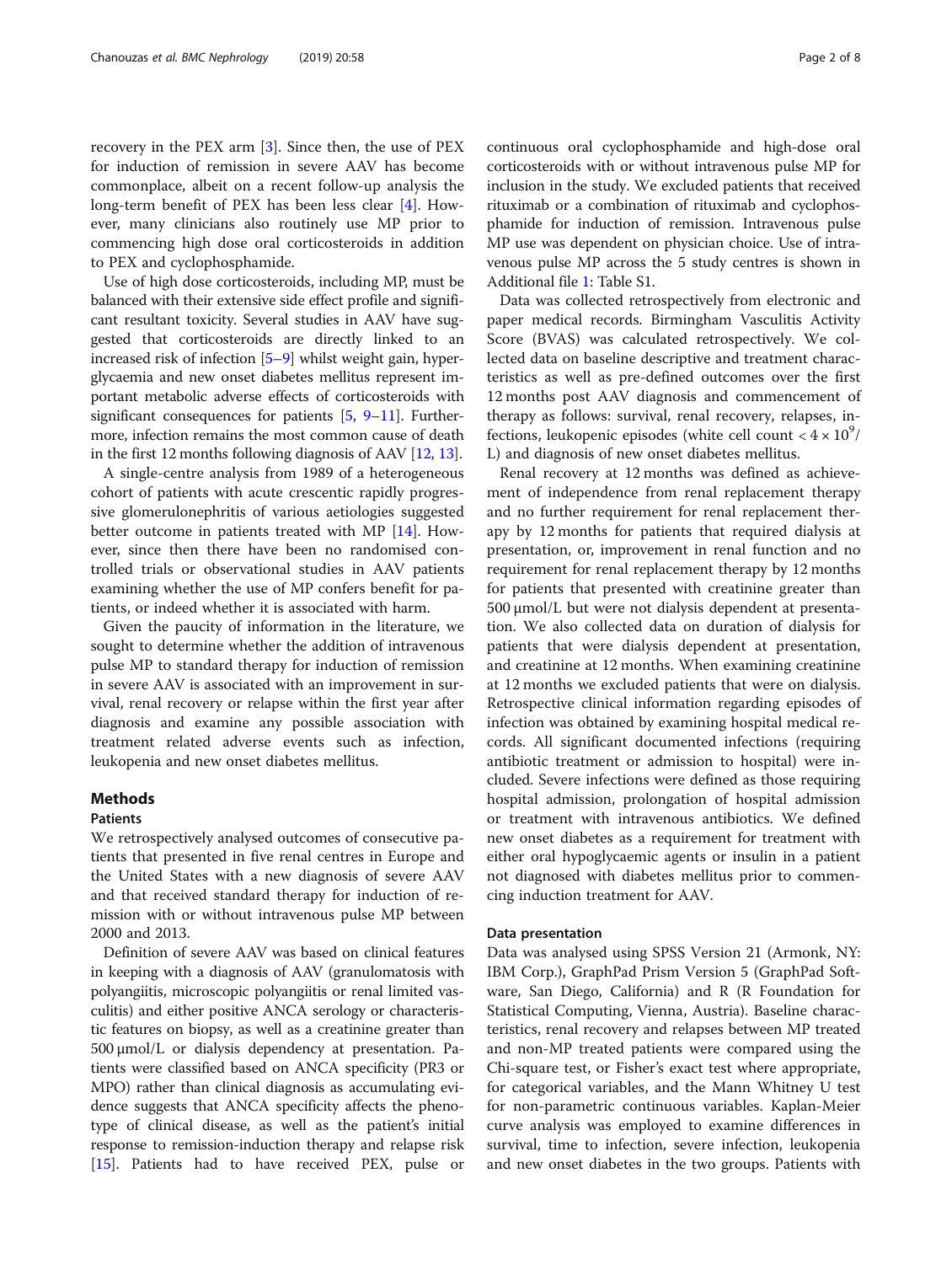pre-existing diabetes were excluded from the analysis for new onset diabetes. Log rank was used for statistical comparisons of Kaplan-Meier curves.

Proportional hazards analysis was used to detect significant predictors of time to first infection, severe infection, new onset diabetes and survival. Time dependent covariates were entered in models in a time dependent fashion. Cyclophosphamide dose and oral prednisolone dose were entered as segmented time dependent covariates as follows: cyclophosphamide dose at 2 weeks, 1 month, 3 months and 6 months and oral prednisolone dose at 1 week, 2 weeks, 1 month, 3 months, 6 months and 12 months. Multivariable proportional hazards models were constructed to control for relevant confounders. Covariates with a  $p$  value  $\leq 0.1$  on univariable analysis were included in the models. A p value of less than 0.05 was considered statistically significant for all analyses.

## Results

# Baseline and treatment characteristics

Baseline characteristics for 114 patients that presented with severe AAV and fulfilled the inclusion criteria for the study are shown in Table 1. Fifty-two patients received intravenous pulse MP in addition to standard therapy for induction of remission compared to 62 patients that did not. There were no differences in age or gender between groups but there was a statistically significant difference in ethnicity. Clinical characteristics and markers of severity such as creatinine at baseline,

| <b>Table 1</b> Baseline and treatment characteristics |
|-------------------------------------------------------|
|-------------------------------------------------------|

percentage of glomeruli with crescents on initial renal biopsy, and BVAS score were comparable except for patients that received MP were more likely to have had concomitant pulmonary haemorrhage but less likely to have had other lung or ENT involvement (Table 1).

The median dose of MP was 1.5 g (IQR: 1.5–1.9) administered in 3 intravenous pulses over 3 days. Patients treated with MP received a lower number of PEX cycles compared to non-MP patients and a lower dose of total cyclophosphamide and total oral prednisolone dose over the first 12 months following diagnosis (Table 1). Cumulative dose of cyclophosphamide and oral prednisolone at different time-points during the study is shown in Additional file [1](#page-6-0): Table S2.

# Survival, renal recovery and relapses

There was no difference in overall survival between patients treated with MP and patients that did not receive MP (Fig. [1\)](#page-3-0). At the 3 month time point 94.2% of MP treated patients and 91.9% of non-MP treated patients were alive ( $p = 0.726$ ), whilst at the end of the 12 month follow up those figures were 84.6 and 82.3% respectively  $(p = 0.737)$ . Similarly, there was no difference in renal recovery with 57.7% of MP treated patients and 66.1% of non-MP treated patients having achieved renal recovery by 12 months ( $p = 0.355$ ), although creatinine at 12 months (excluding patients on dialysis) was higher in the MP treated group (MP: 207 μmol/L, IQR 142–269; non-MP:  $143 \mu$ mol/L, IQR  $118-179$ ;  $p = 0.008$ ). In addition, there was no difference in time to renal

|                                             | Overall              | Methylprednisolone treated | No methylprednisolone | $P$ value*  |
|---------------------------------------------|----------------------|----------------------------|-----------------------|-------------|
| Number of patients                          | 114                  | 52                         | 62                    |             |
| Age, years                                  | $62(54 - 72)$        | $60(47-72)$                | $62(56 - 72)$         | 0.166       |
| No. of men/women                            | 77/37                | 35/17                      | 42/20                 | 0.961       |
| No. of Caucasian/Non-Caucasian              | 100/14               | 39/13                      | 61/1                  | < 0.001     |
| No. of PR3 positive (%)                     | 65 (57.0)            | 27(51.9)                   | 38(61.3)              | 0.314       |
| No. with pulmonary haemorrhage (%)          | 26 (22.8)            | 18 (34.6)                  | 8(12.9)               | 0.006       |
| No. with other lung disease (%)             | 59 (51.8)            | 20 (38.5)                  | 39 (62.9)             | 0.009       |
| No. with ENT disease (%)                    | 49 (43.0)            | 15 (28.8)                  | 34 (54.8)             | 0.005       |
| <b>BVAS</b> score                           | $18(12 - 20)$        | $16(12-22)$                | $20(14-20)$           | 0.852       |
| Glomeruli with crescents (%)                | $60.0$ $(34.5 - 80)$ | 62.5 (33.0-77.0)           | 58.5 (37.5 - 80.0)    | 0.666       |
| Baseline Creatinine, µmol/L                 | 619 (530-790)        | 594 (506-787)              | 647 (547-790)         | 0.189       |
| Plasma Exchange, No. of treatments          | $7(6-9)$             | $7(5-7)$                   | $7(7-10)$             | $< 0.001$ † |
| MP dose, q                                  |                      | $1.5(1.5-1.9)$             |                       |             |
| Total Cyclophosphamide dose, q              | $7.2(4.6-9.8)$       | $5.2(3.6-9.4)$             | $8.6(6.4 - 10.5)$     | 0.005       |
| Total Oral Prednisolone dose (12 months), q | $5.5(3.9-6.8)$       | $4.0(3.9-5.3)$             | $6.8$ $(5.5 - 7.0)$   | < 0.001     |

Values reported as median (IQR)

\*Comparison between MP and non-MP treated patients

† Median value was the same in MP and non-MP treated patients but in MP group 3 values were greater than the median compared to 29 values greater than the median in the non-MP group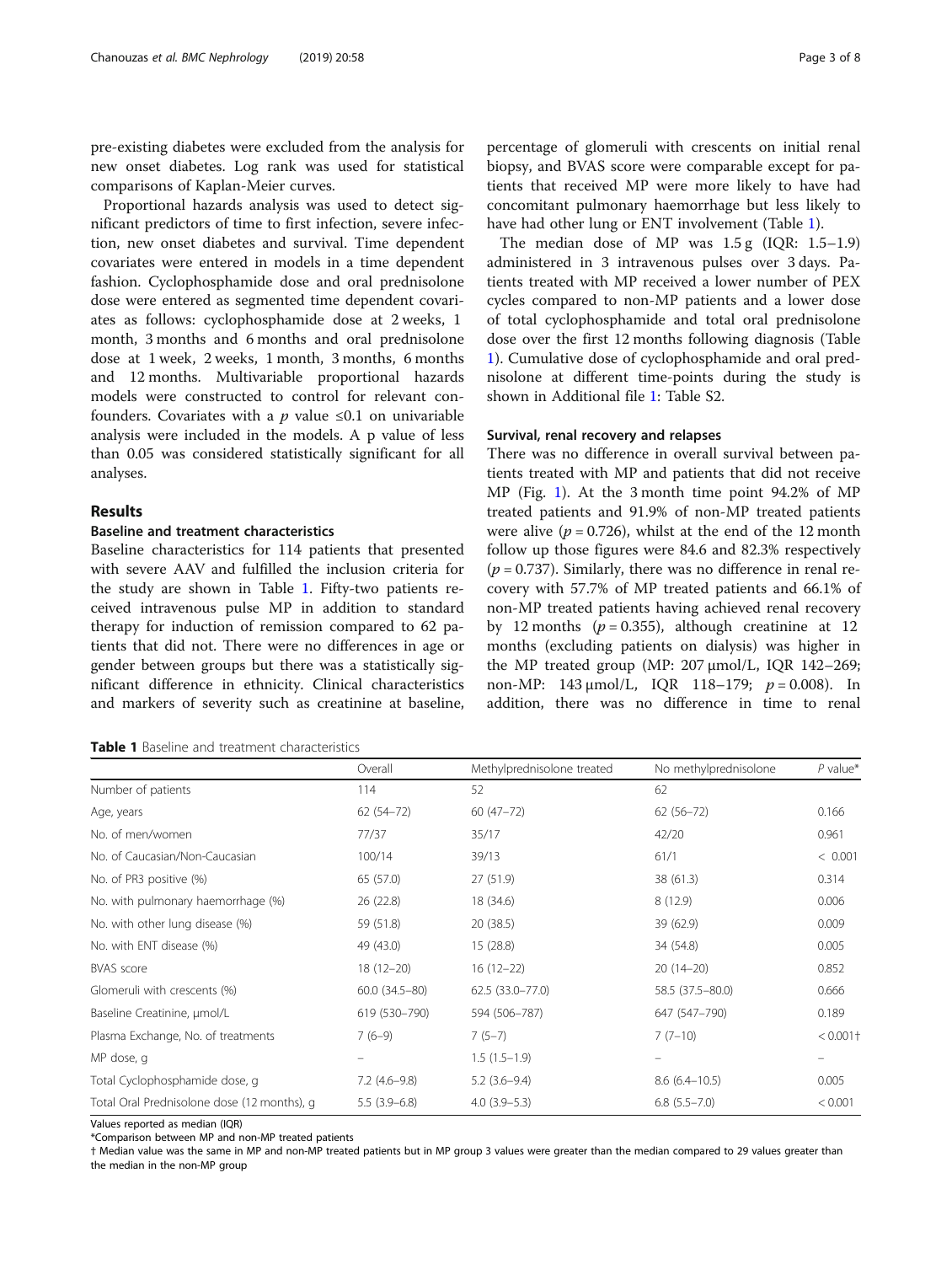replacement therapy independence amongst dialysis dependent patients at diagnosis, between MP and non-MP treated patients (MP: 30 days, IQR 14–60; non-MP: 30 days, IOR 12–60;  $p = 1.00$ ). Relapses were similar in the two groups with 11.5 and 8.1% of MP and non-MP treated patients having relapsed by 12 months respectively ( $p = 0.545$ ).

# Adverse events

#### Infection and leukopenia

There was no difference in episodes of leukopenia between MP and non-MP treated patients (Fig. 2). Treatment with MP however was associated with more episodes of infection overall as well as more severe infections. This difference was confined to the first 3 months following diagnosis and commencement of therapy as can be seen in Fig. [3,](#page-4-0) with 44.2 and 24.2% of MP and non-MP treated patients respectively having had an episode of infection by 3 months. Similarly, 36.5% of MP treated patients compared to 19.4% of non-MP treated patients had an episode of severe infection by the end of 3 months (Fig. [3\)](#page-4-0). There was no difference in the onset of new infections or that of new severe infections between 3 and 12 months (Additional file [1](#page-6-0): Figures S1B and S1D). Therefore, multivariable proportional hazards models were constructed to determine independent predictors of infection and severe infection by 3 months.

Variables associated with infection and severe infection by 3 months on univariable analysis are listed in Table [2](#page-4-0). When these factors were added in multivariable

proportional hazards models, MP treatment remained a significant predictor of infection overall as well as severe infection at 3 months (Table [2](#page-4-0)). Furthermore the dose of MP delivered was also a significant and independent predictor of infection (hazard ratio (HR) 1.5, 95% CI 1.1–1.9 per gram of MP;  $p = 0.010$ ) and severe infection (HR 1.44, 95% CI 1.03–2.00 per gram of MP;  $p = 0.034$ ) at 3 months (Additional file [1](#page-6-0): Table S3).

Finally, infection had a significant bearing on survival. Patients that had an infection during the first 3 months had a hazard ratio of 5.58 (95% CI 1.99-16.65;  $p = 0.001$ ) for death by 12 months after adjusting for possible confounders (Table [3\)](#page-5-0).

## New onset diabetes

We observed an increased incidence of diabetes mellitus amongst MP treated patients. By 12 months 26.9% of MP treated patients developed diabetes compared to 6.5% of non-MP treated patients with most cases occurring within the first month following diagnosis and commencement of therapy as shown in Fig. [4](#page-5-0). Treatment with MP was the only factor that was significantly associated with new onset diabetes (HR 5.1 [1.7–15.7],  $p = 0.004$ ). Furthermore, the dose of MP delivered was also a significant predictor of new onset diabetes (HR 1.8, 95% CI 1.2–2.7 per gram of MP;  $p = 0.003$ ). To account for potential confounding factors we also controlled for the effect of age, ethnicity and cumulative dose of oral prednisolone in multivariable proportional hazards models. The association between

<span id="page-3-0"></span>

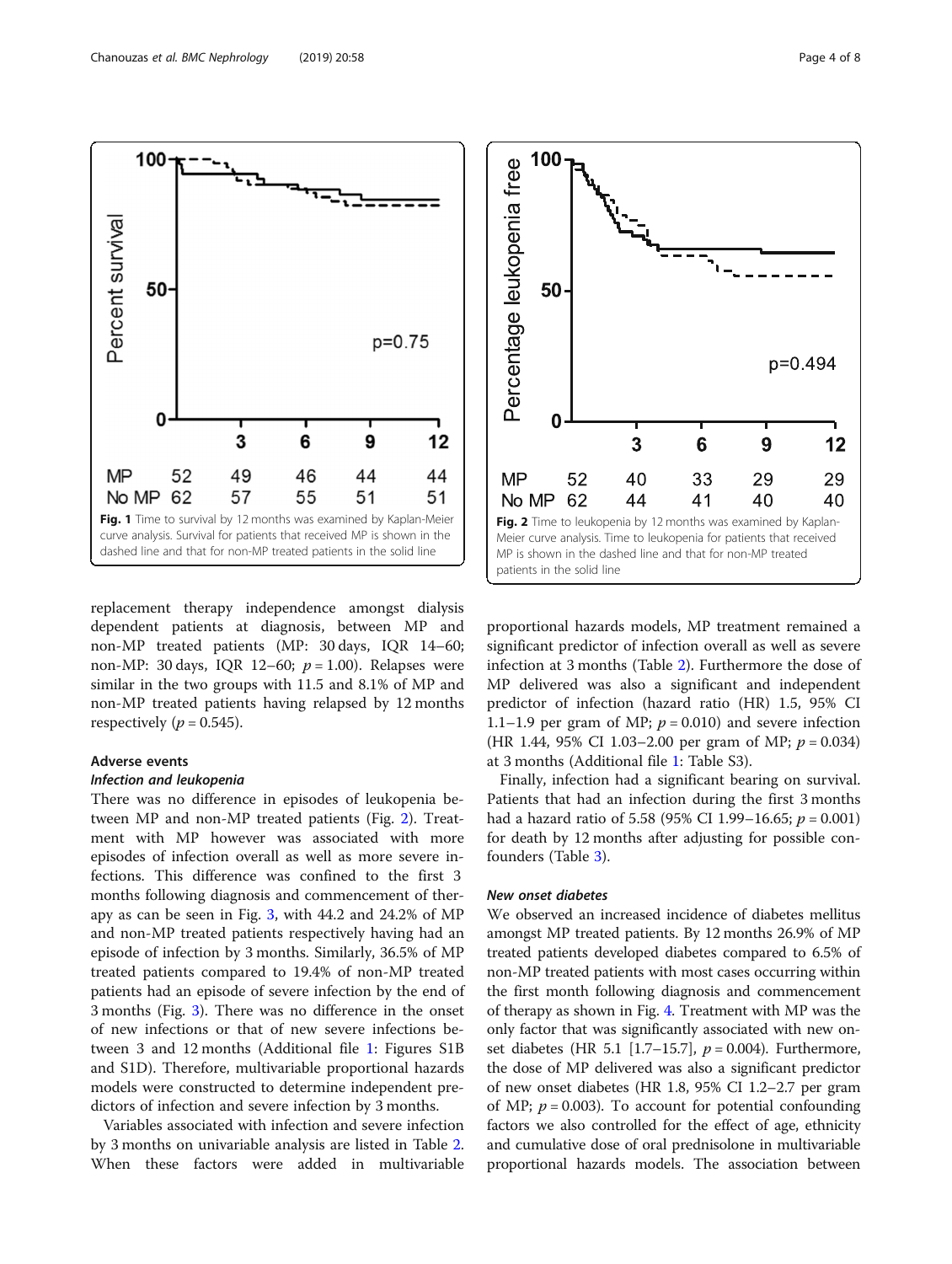<span id="page-4-0"></span>

MP use and MP dose with increased incidence of diabetes mellitus remained significant (Table [4](#page-5-0)).

# Discussion

This retrospective analysis of a large cohort of incident patients who presented with severe AAV in five large vasculitis centres in Europe and the United States suggests that the addition of intravenous pulse MP to standard induction of remission therapy with cyclophosphamide, plasma exchange and high-dose oral corticosteroids may not confer any benefit in terms of improving patient outcomes and may increase patient harm.

We found no difference in overall survival, renal recovery or relapses by 12 months between patients that received MP in addition to standard therapy and those that did not receive MP, despite the two groups being well balanced in terms of age, ANCA specificity and markers of severity such as BVAS score, presenting creatinine and percentage of glomeruli with crescents on renal biopsy. In addition, treatment with MP, as well as the total dose of MP delivered, was associated with a higher and earlier onset of infection and severe infection episodes, and a higher incidence of diabetes mellitus in the MP treated patients that were particularly prominent in the first month following commencement of therapy.

There were significant differences between the MP treated patients and those that did not receive MP. In addition, the proportion of patients that received MP differed amongst the study centres. We carefully controlled for baseline and treatment characteristics in our multivariable analyses. However, it is possible that between-centre differences remain that may not have

| Table 2 Factors associated with infection at 3 months on univariable and multivariable proportional hazards analysis |  |
|----------------------------------------------------------------------------------------------------------------------|--|
|----------------------------------------------------------------------------------------------------------------------|--|

|                                          | Univariable          |           | Multivariable     |           |  |
|------------------------------------------|----------------------|-----------|-------------------|-----------|--|
|                                          | HR (95% CI)          | $p$ value | HR (95% CI)       | $p$ value |  |
| (A) Time to infection at 3 months        |                      |           |                   |           |  |
| Treatment with MP                        | $2.2(1.1-4.2)$       | 0.018     | $2.7(1.4-5.3)$    | 0.004     |  |
| Leukopenia preceding infection           | $3.6(1.6 - 8.0)$     | 0.001     | $4.3(1.9-9.5)$    | < 0.001   |  |
| Dose of oral prednisolone, q             | $5.4(1.1-27.3)$      | 0.043     | $8.5(1.4 - 53.2)$ | 0.022     |  |
| (B) Time to severe infection at 3 months |                      |           |                   |           |  |
| Treatment with MP                        | $2.1(1.0-4.3)$       | 0.043     | $2.9(1.3-6.6)$    | 0.010     |  |
| Leukopenia preceding infection           | $4.8$ $(2.1 - 10.9)$ | < 0.001   | $5.6(2.4-13.0)$   | < 0.001   |  |
| Dose of oral prednisolone, q             | $9.2(1.5-54.7)$      | 0.015     | 17.9 (1.9-164.5)  | 0.011     |  |
| <b>BVAS</b> score                        | $1.1(1.0-1.2)$       | 0.005     | $1.1(1.0-1.2)$    | 0.131     |  |
| Lung involvement                         | $1.9(0.9-3.9)$       | 0.096     | $1.2(0.5-3.1)$    | 0.678     |  |

Dose of oral prednisolone was entered as a segmented time dependent variable as follows: dose at 1 week, 2 weeks, 1 month and 3 months  $HR =$  hazard ratio,  $CI =$  confidence intervals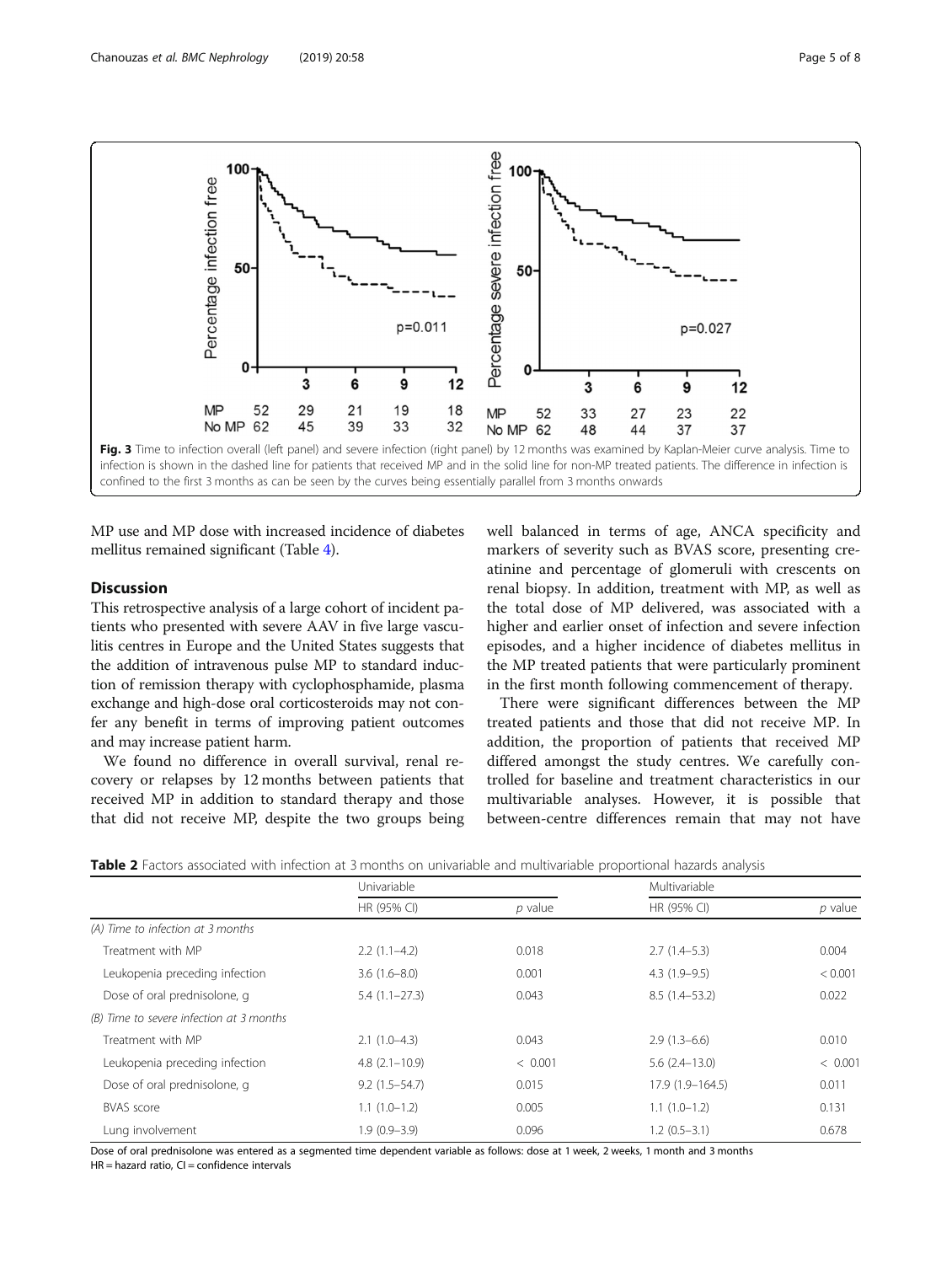<span id="page-5-0"></span>Table 3 Multivariable proportional hazards model for survival at 12 months

|                          | Hazard ratio<br>(95% Confidence Interval) | $P$ value |
|--------------------------|-------------------------------------------|-----------|
| Age, years               | $1.07(1.03 - 1.12)$                       | 0.001     |
| Infection by 3 months    | 5.58 (1.99-15.65)                         | 0.001     |
| Lung involvement         | $3.53(1.21 - 10.31)$                      | 0.021     |
| Cyclophosphamide dose, q | $0.93(0.69 - 1.26)$                       | 0.648     |
| Treatment with MP        | $0.75(0.28 - 2.01)$                       | 0.564     |

Dose of cyclophosphamide was entered in the model as a segmented time dependent covariate as follows: dose at 2 weeks, 1 month, 3 months, 6 months and 12 months

Infection during the first 3 months was added as a time dependent covariate indicating whether such an infection had occurred

been fully controlled for by our analyses. This together with the retrospective nature of data collection represents one of the main limitations of this study.

MP treated patients were more likely to have had pulmonary haemorrhage at presentation which suggests a bias towards physician choice of therapy amongst patients that are perhaps perceived to have more severe disease, although there was no difference in the severity of renal disease, or overall BVAS score between the two groups.

There were significant differences in the standard treatment that patients received, with MP treated patients receiving a lower load in terms of number of plasma exchange treatments, total dose of cyclophosphamide and total dose of oral prednisolone over the first



Table 4 Multivariable proportional hazards model for incidence of diabetes mellitus

|                              | Hazard ratio<br>(95% Confidence Interval) | $P$ value |
|------------------------------|-------------------------------------------|-----------|
| (A) Treatment with MP        |                                           |           |
| Age, years                   | $0.99(0.96 - 1.02)$                       | 0.621     |
| Ethnicity                    | $1.55(0.42 - 5.70)$                       | 0.512     |
| Dose of oral prednisolone, q | $2.26(0.47 - 10.86)$                      | 0.310     |
| Treatment with MP            | $6.33(1.94 - 20.63)$                      | 0.002     |
| (B) Dose of MP               |                                           |           |
| Age, years                   | $0.99(0.96 - 1.02)$                       | 0.587     |
| Ethnicity                    | 1.37 (0.37-5.08)                          | 0.640     |
| Dose or oral prednisolone, q | $1.85(0.41 - 8.44)$                       | 0.640     |
| Dose of MP, q                | 1.90 (1.25-2.90)                          | 0.003     |
| _ _ _ _                      |                                           |           |

Dose of oral prednisolone was entered as a segmented time dependent variable as follows: dose at 1 week, 2 weeks, 1 month, 3 months, 6 months and 12 months

Ethnicity was classified as Caucasian or non-Caucasian

12 months likely reflecting differences between treating physicians and treating centres. A greater proportion of non-MP patients received oral daily instead of pulsed cyclophosphamide and this accounted for the higher cumulative cyclophosphamide dose seen in non-MP treated patients. To account for the treatment differences between MP and non-MP treated patients we carefully controlled for cumulative cyclophosphamide and oral prednisolone dose by analysing these variables in a time-dependent manner as segmented time-dependent covariates using the time-intervals tabulated in Additional file [1:](#page-6-0) Table S2.

Both the use of MP and the cumulative oral prednisolone dose were independent predictors of risk of infection and risk of severe infection by 3 months. Importantly however, the cumulative oral prednisolone dose was comparable between MP and non-MP treated patients up until 3 months (Additional file [1:](#page-6-0) Table S2) indicating that the effect of MP use on the risk of infection was separate and additional to that associated with the cumulative oral prednisolone dose received. In addition, MP treated patients had a higher incidence of infection as well as diabetes mellitus nearer the time of presentation and MP treatment, suggesting validity of our results. This observation also suggests that the peak of steroid dose early on in the treatment phase may be important in the development of treatment associated complications.

In systemic lupus erythematosus (SLE), a higher cumulative dose of intravenous MP is associated with more infections and the majority of infections occur within the first month following treatment [\[16\]](#page-7-0). Systemic parameters present at the time of diagnosis may also compound this effect. It has been shown for example that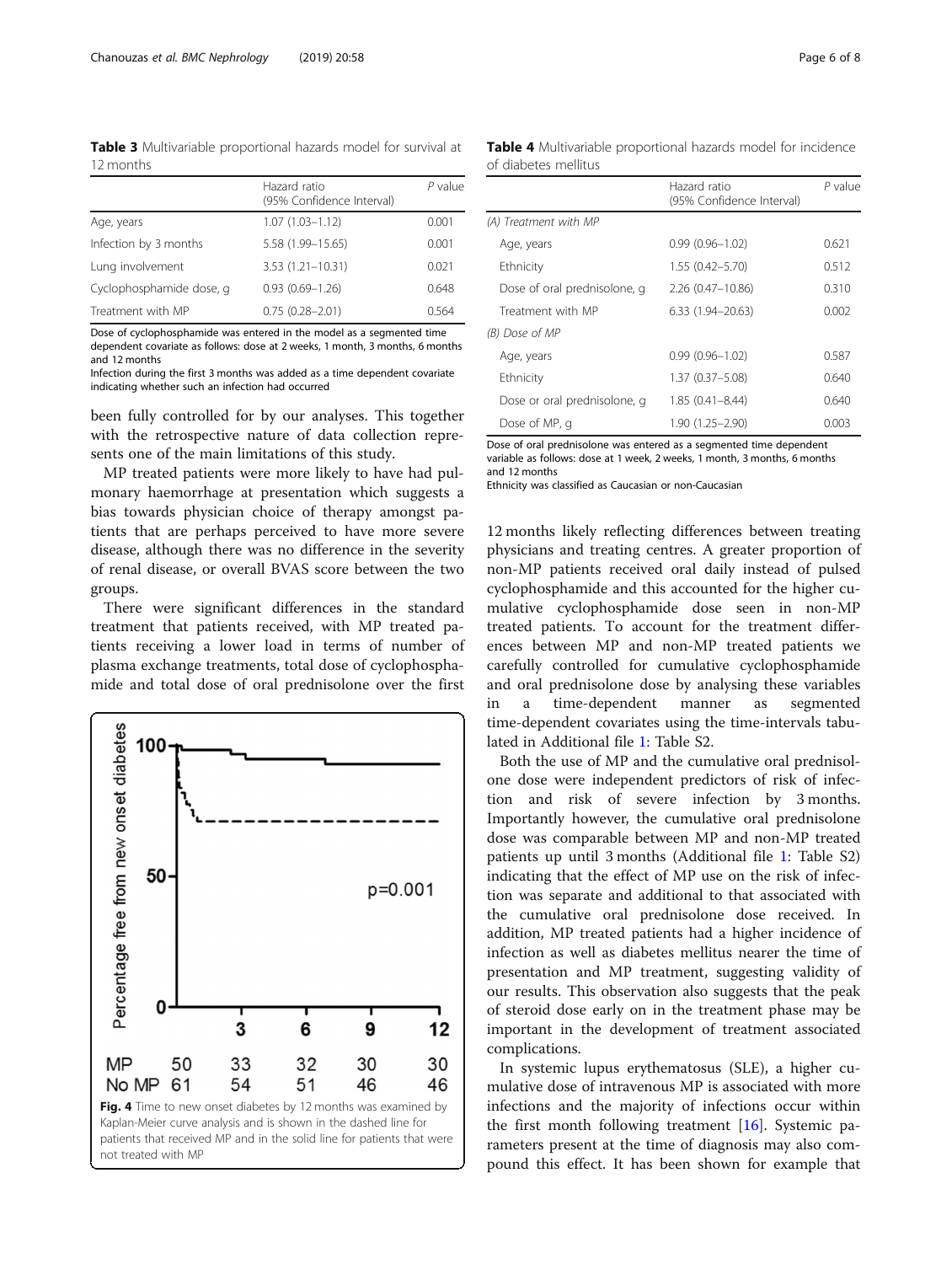<span id="page-6-0"></span>hypoalbuminaemia can result in increased serum corticosteroid levels [\[17\]](#page-7-0) possibly explaining the increased risk of complications at treatment onset but also the variability that is often seen between patients.

There is a paucity of information with regards to risk factors for steroid induced diabetes mellitus development in the AAV literature. In transplantation, it is recognised that early hyperglycaemia following MP and oral corticosteroid treatment is associated with increased likelihood of developing new onset diabetes after transplantation [\[18](#page-7-0), [19](#page-7-0)]. Whilst an early study did not show an association between the total dose or duration of intravenous MP and new onset diabetes after transplantation [\[20](#page-7-0)], a more recent study has suggested increased likelihood of new onset diabetes after transplantation with higher MP doses at the time of transplantation [[21\]](#page-7-0), which is in agreement with our findings. The response to MP however may vary across individuals depending on other risk factors such as ethnicity [[22](#page-7-0)]. In our cohort, although we observed a statistically significant difference in ethnicity between MP and non-MP treated groups, we did not find any effect of ethnicity on the development of new onset diabetes. However, given the predominance of Caucasian patients in our cohort, the study was not adequately powered to detect differences in new onset diabetes between Caucasians and other ethnic groups.

In contrast to our findings, a recently published retrospective cohort study examining the effect of intravenous pulse MP on renal recovery in Chinese patients presenting with severe AAV, found that the use of MP was associated with a lower percentage of patients remaining dialysis dependent [\[23\]](#page-7-0). However, none of the patients in that study received plasma exchange, whilst the patient cohort was comprised of a population with a higher incidence of MPO-ANCA disease and consequently more chronic sclerotic and mixed lesions in renal pathology compared to Western populations [[24](#page-7-0), [25\]](#page-7-0). In addition, patients that did not receive pulse MP in the Ma et al. study had smaller kidneys on ultrasound assessment, were less likely to have had a renal biopsy and might have represented cases of late referral with a higher burden of chronic and fibrotic changes, potentially accounting for the inferior renal recovery outcome in non-MP treated patients in that study [\[23](#page-7-0)].

The advent of induction of remission treatment strategies based on cyclophosphamide and high-dose corticosteroids has transformed AAV from an almost universally fatal condition to a chronic illness associated with considerable treatment related morbidity. Indeed one of the main goals and challenges in the management of AAV is to minimise treatment related complications and toxicity without compromising efficacy. Corticosteroids remain central in the development of significant

toxicity and current clinical trials [\[26](#page-7-0)] are investigating whether lower intensity corticosteroid regimes may be equally effective, with an aim of reducing the toxicity burden associated with steroid use. It must be kept in mind that 1.5 g of MP, the commonest total dose of intravenous MP administered over 3 days in the setting of severe AAV, is equivalent to 1.875 g of oral prednisolone or 1 month of high-dose oral prednisolone treatment (60 mg / day).

# **Conclusions**

The MEPEX trial showed that plasma exchange was more efficacious at 12 months compared with pulse MP in patients with life-threatening renal disease [\[3](#page-7-0)]. However, despite no evidence from randomised controlled trials or indeed contemporary observational data to support this, pulse MP is commonly used in addition to plasma exchange. Our retrospective analysis suggests that addition of pulse intravenous MP to standard therapy for remission induction in severe AAV does not confer clinical benefit. Conversely, MP use was associated with more episodes of infection and a higher incidence of diabetes. Our data question the widespread use of pulse MP in the treatment of severe AAV and indicate the need for an appropriately conducted randomised controlled clinical trial to definitively answer the question of whether MP should be used in the treatment of severe AAV and whether there may be a subgroup of patients in whom treatment with MP may be advantageous.

# Additional file

[Additional file 1:](https://doi.org/10.1186/s12882-019-1226-0) Tables S1. Intravenous pulse methylprednisolone use and dosage. Table S2. Cyclophosphamide and oral prednisolone dose in intravenous pulse methylprednisolone (MP) and non-MP treated patients. **Table S3.** Factors associated with infection at 3 months on univariable and multivariable proportional hazards analysis. Figure S1. Time to infection by 3 months (A) and from 3 to 12 months (B) and time to severe infection by 3 months (C) and from 3 to 12 months (D) was examined by Kaplan-Meier curve analysis. Time to infection for patients that received MP is shown in the dashed line and that for non-MP treated patients in the solid line. (DOCX 150 kb)

#### Abbreviations

AAV: ANCA associated vasculitis; GPA: Granulomatosis with polyangiitis; MP: Methylprednisolone; MPA: Microscopic polyangiitis; PEX: Plasma exchange; RLV: Renal limited vasculitis; SLE: Systemic lupus erythematosus

#### Acknowledgements

We thank our many colleagues who provided clinical care to patients with ANCA associated vasculitis that comprise the study group of this work. University Hospital Birmingham patients were reviewed by LH, MDM and DC at the National Institute for Health Research (NIHR)/Wellcome Trust Birmingham Clinical Research Facility. The views expressed are those of the authors and not necessarily those of the NHS, the NIHR or the Department of Health.

#### Funding

DC was funded by a Wellcome Trust research training fellowship (097962/Z/ 11/Z). This work was also supported in part by the NIH/NIDDK